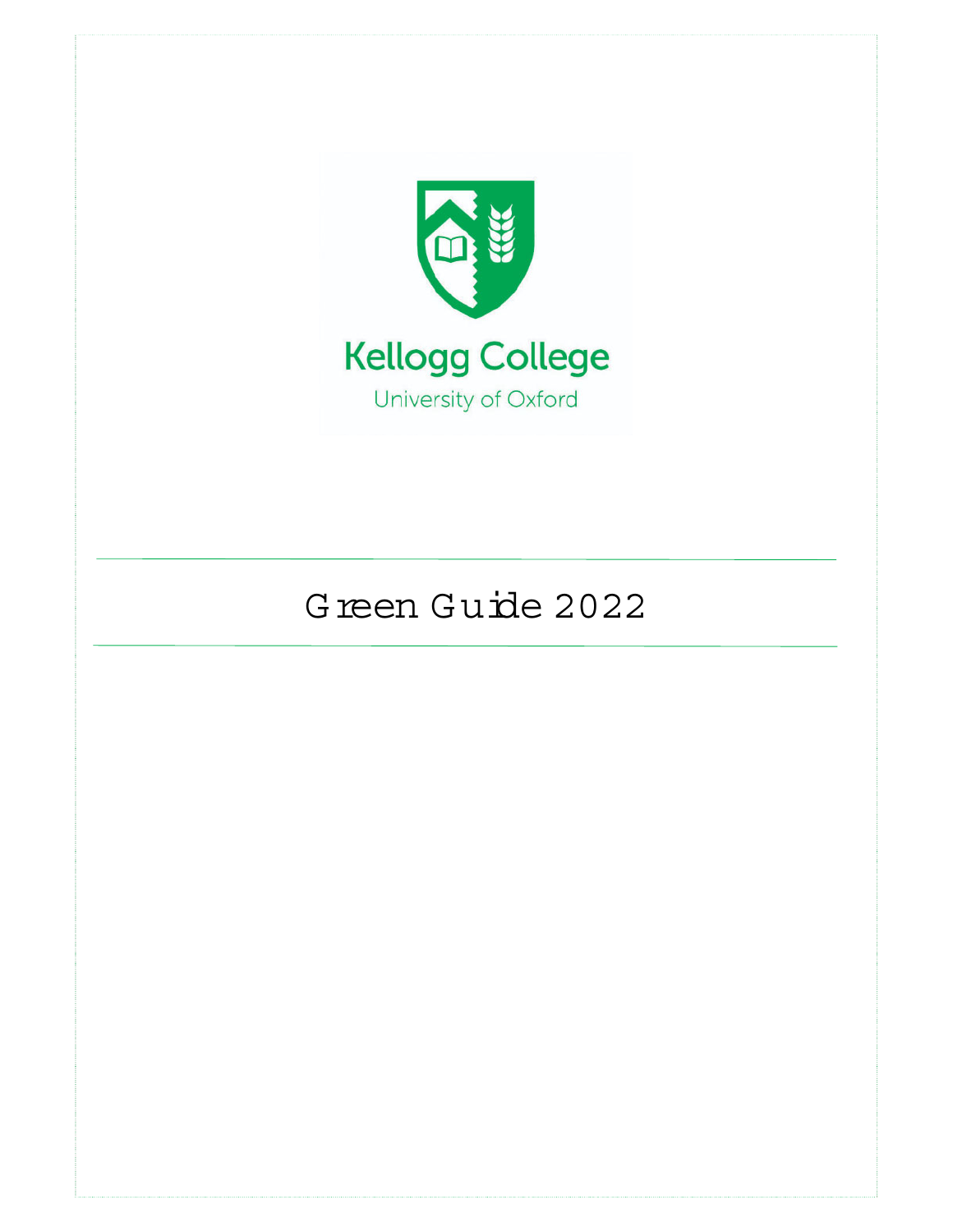## Sustainability at Kelbqq Colleqe

Welcome to Kellogg College, we take sustainability very seriously and there are many opportunities for students to get involved! The College is acting against global warming and climate change, as well as facilitating behavioural change among staff, students, fellows and other members of the College.

# ا

#### Sustainability at Kelbog in a glance:



Our Hub (opposite) is the University of Oxford's first Passivhaus certified building. Passivhaus buildings use very little energy for heating and cooling. The majority of the packaging used in the Hub Café is compostable; the tea served is Rainforest Alliance approved; the coffee is from a local supplier who supports small farms in developing countries; and food waste is recycled through a council scheme, along with waste from the main kitchen.



Kellogg College runs a successful Green Impact Team and we are proud to say we achieved a NUS Green Impact Bronze Award in 2018 and Gold Awards in 2019 and 2020. Green Impact is a national scheme which aims to promote sustainability through physical changes, but also cognitive and behavioural means. The College Green Impact team became the first team in 2019 to integrate staff, fellows and students. The team aims to consistently reach the standards to renew our Gold Award every year and lead Environmental Sustainability initiatives all around the University of Oxford.





The Hub Café also offers Fairtrade food and drink products, with more on offer during 'Fairtrade Fortnight'. Fairtrade raises awareness for, and supports, decent working conditions and fairer deals for farmers and workers in developing countries.

 $#$ 

Ř

-

-

We have many biodiversity initiatives and projects underway at the College, including our 'Bee Hotel', a small bat colony in our bat box and hedgehog igloos.



-



Kellogg College accommodation has in place 'shower timers' – these help to reduce water wastage and energy by giving a timer prompt to your shower length.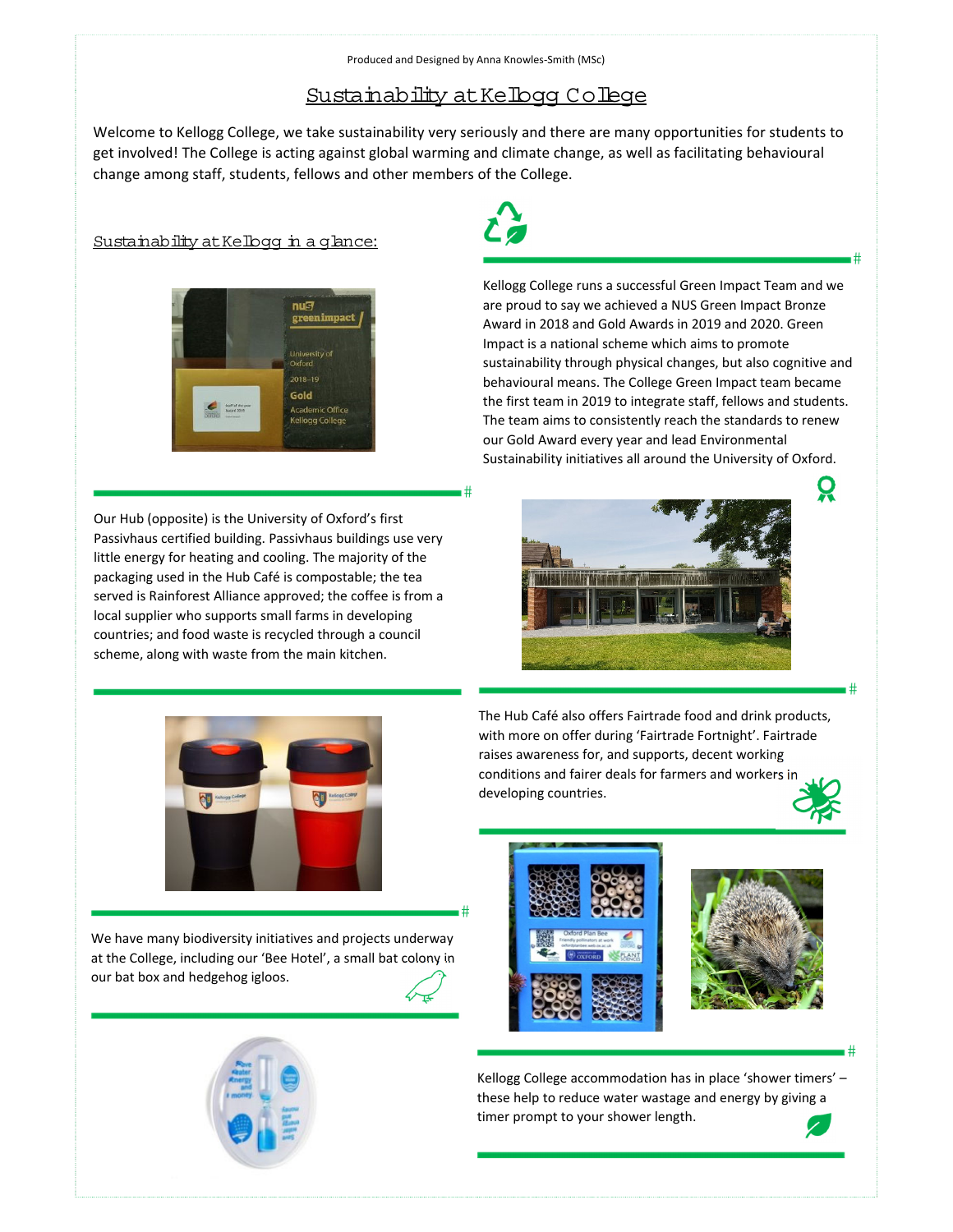The kitchen staff cater for all lunches, dinners and events held in College. We offer a large selection of vegetarian and vegan options on our menus, as well as special dishes at our formal dinners.

We have held two sustainable guest night dinners at which our Chefs provided a vegan meal made with locally sourced produce.

Our Facilities team use local suppliers where possible, and dispose of rubbish in the most environmentally friendly way possible e.g. fire extinguishers ‐ any returned Powders, Water & Foams get sent to be Environmentally Disposed of by Fire Protection Recycling. Any conforming CO2 extinguishers that get returned to us get 100% recycled.

## Sustainability initiatives around Kelbog College - get involved!

Support our sustainability best-practice

 We have a plastic‐free initiative across the College – this involves abandoning single‐plastics. Covid‐19 has brought constraints but please support this initiative where you can by purchasing a re-usable cup/bottle.

-

 Our Sustainability Fellow, Sandie Byrne, attends a number of college committees and the Governing Body to promote and safeguard our environmental interests.

Look out for events!

- Kellogg College has passionate students committed to promoting sustainability around campus and engaging the rest of the student body in initiatives, projects and events. Kellogg College has an elected student MCR representative (MCR Green Officer) responsible for sustainability across the College, as well as two student Environmental Ambassadors. There are a number of sustainability‐initiatives held throughout the year – in previous years this has included a 'sustainable Christmas' and 'Give up plastic for Lent' campaign. Keep an eye out for these fantastic opportunities to get involved and have fun!
- Due to Covid-19, events in College are likely to be run differently in the 2020–21 academic year, in line with current government restrictions and to ensure the safety of all College members.

Join the G reen Im pactTeam !

 If you want to join the Green Impact team, or attend meetings, contact Rodrigo Hernandez at: rodrigo.hernandez@kellogg.ox.ac.uk or talk to the current MCR Green Officer.

## Shop sustainably in  $0$  xford:

Oxford is a green city, and by making the right choices, one can have a sustainable lifestyle. The suggestions below<sup>1</sup> aim to help those who seek more environmentally friendly options, from food shopping to weekend activities. For any situation, there is a way to reduce your carbon footprint! Due to Coronavirus, some of the places listed below may be operating differently.

### Box-schem es in  $0$  xford:  $\overrightarrow{HH}$

| Veg in Clover Organic box                                                                                                            | OxCo-op                                                                                                                                                    | The Old Farm Shop                                                                                                                     |
|--------------------------------------------------------------------------------------------------------------------------------------|------------------------------------------------------------------------------------------------------------------------------------------------------------|---------------------------------------------------------------------------------------------------------------------------------------|
| Scheme based at Sandy Lane Farm<br>where a large selection of<br>vegetables is grown. Additional<br>veg sourced from local farms and | A student volunteer-run co-op making<br>environmentally and socially sustainable food more<br>affordable and accessible to Oxford's student<br>population. | Farm box scheme supplying its own seasonal<br>fruit, vegetables and eggs. Extras such as meat,<br>cheese and bread can also be added. |
| wholesalers. Deliveries in most                                                                                                      | Place your veg box order on a Sunday evening and                                                                                                           | 01235 831247                                                                                                                          |
| parts of Oxford are made by pedal                                                                                                    | collect it from the pop-up shop (which also sells                                                                                                          | www.theoldfarmshop.co.uk                                                                                                              |
| van.                                                                                                                                 | larder provisions) on the 1st floor of the TSK on                                                                                                          | Harwell, Abingdon, Oxon OX14 4DP                                                                                                      |
|                                                                                                                                      | Friday afternoon (during term time).                                                                                                                       | 15 miles from Oxford City Centre                                                                                                      |
| 01865 427359 / 07931109623                                                                                                           | Friday $3.30$ pm $-5.30$ pm                                                                                                                                | theoldfarmshop@aol.com                                                                                                                |
| www.veginclover.co.uk                                                                                                                |                                                                                                                                                            |                                                                                                                                       |
| Sandy Lane, Tiddington, Oxon OX9                                                                                                     | Oxford Hub, Turl St Kitchen, OX1 3DH                                                                                                                       |                                                                                                                                       |
| 2LA 11 miles from Oxford City                                                                                                        | Oxford City Centre                                                                                                                                         |                                                                                                                                       |
| Centre veginclover@hotmail.com                                                                                                       | oxfordfoodcoop@gmail.com                                                                                                                                   |                                                                                                                                       |

<sup>1</sup> Sources of information: Þ. Thoroddsen and D. Jensen, *Living Sustainably in Oxford* and B. Vanheems, *Act Global Eat Local (2016).*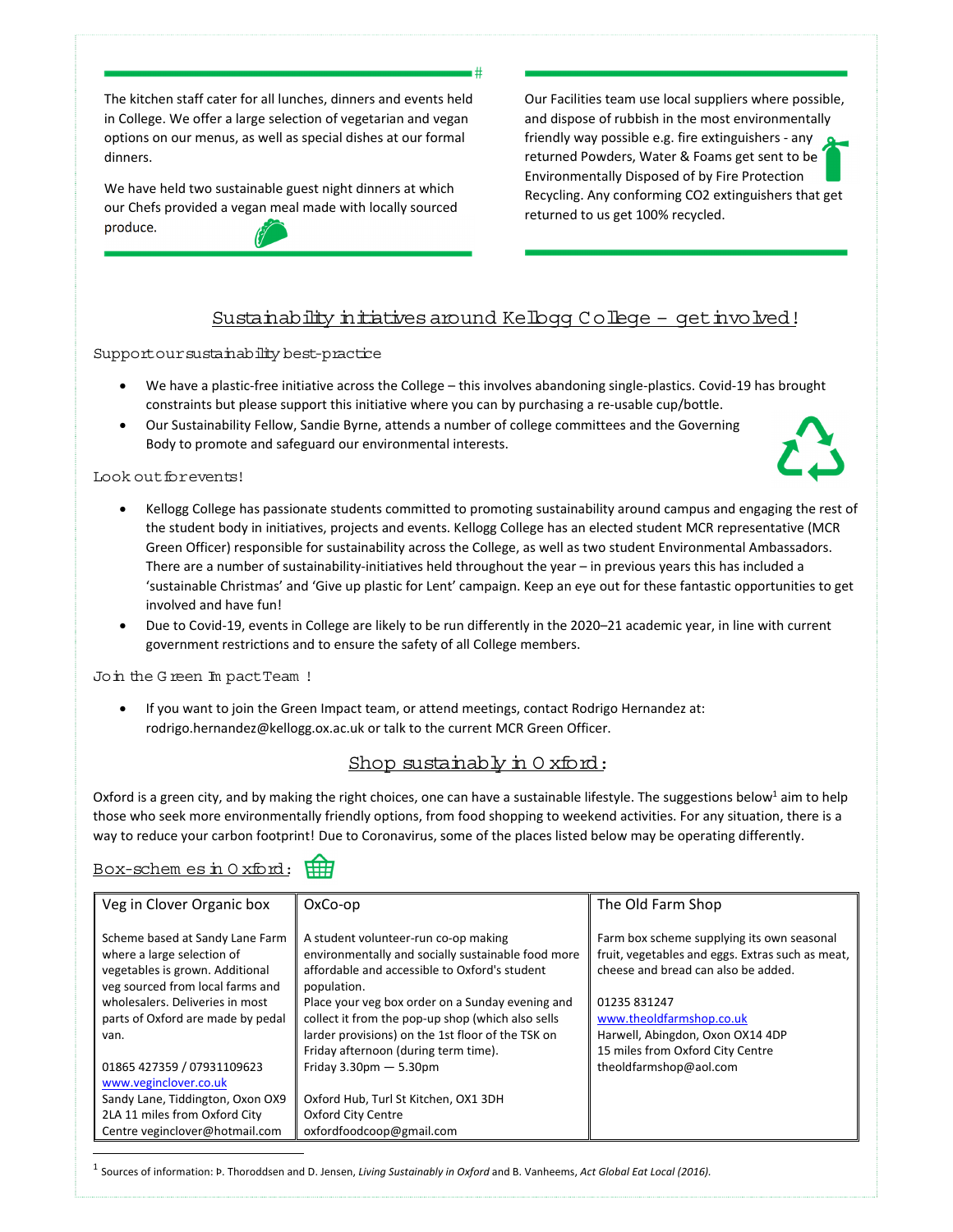#### Tolhurst Organic

Organic vegetables produced without the use of animal by‐ products such as manure. The farm boasts an exceptionally low carbon footprint. Veg stall open 9am — 9pm in Summer.

#### www.tolhurstorganic.co.uk

West Lodge, Hardwick, Whitchurch on Thames, Pangbourne, Reading RG8 7RA 24 miles from Oxford City Centre info@tolhurstorganic.co.uk

#### North Aston Organics

Established organic vegetable growers, growing over 70% of the produce that goes into their Soil Association (SA) certified veg boxes with some veg being harvested on day of delivery. SA certified organic fruit and local eggs also available. Wide coverage of Oxford with local collection points & doorstep bicycle delivery service (Pedal & Post).

#### 01869 347702

www.northastonorganics.co.uk The Bakery Office, Somerton Road, North Aston, Oxon OX25 6HX 16 miles from Oxford City Centre northastonorganics@gmail.com

#### Westmill Organics

Freshly picked organic produce delivered weekly to your door. Flexible ordering, including the addition of local organic eggs and bread.

#### 07821 403739

www.foodboxes.org/suppliers/westmill‐ **organics** 1 Westmill Cottages, Watchfield, Swindon SN6 8TH 25 miles from Oxford City Centre info@westmillorganics.co.uk



| Oxford Farmers' Market at<br><b>Gloucester Green</b><br>1st Thursday of the month, 9am - 2pm<br>3rd Thursday of the month, 9am - 3pm<br>A farmers' market in the heart of Oxford,<br>running alongside the weekly antiques<br>and craft market. All produce grown                                                            | Oxford Farmers' and Community Market<br>Every Saturday, 10am - 1pm<br>Community-run, friendly market selling staples<br>from sources within 30 miles of Oxford, plus a<br>range of other products such as jewellery,<br>clothing and second-hand books.                                                                                                                                                                                                         | North Parade Market<br>Every 2nd & 4th Saturday, 10am - 2pm<br>Street market with an emphasis on locally<br>produced, artisan foods.<br>www.northparademarket.com<br>Church Walk and North Parade Avenue,                                                                                                                                                                                          |
|------------------------------------------------------------------------------------------------------------------------------------------------------------------------------------------------------------------------------------------------------------------------------------------------------------------------------|-----------------------------------------------------------------------------------------------------------------------------------------------------------------------------------------------------------------------------------------------------------------------------------------------------------------------------------------------------------------------------------------------------------------------------------------------------------------|----------------------------------------------------------------------------------------------------------------------------------------------------------------------------------------------------------------------------------------------------------------------------------------------------------------------------------------------------------------------------------------------------|
| within 30 miles of Oxford.<br>Gloucester Green, George Street Oxford<br>OX1 2BU Oxford City Centre                                                                                                                                                                                                                           | www.eastoxfordmarket.org.uk<br>East Oxford Primary School, behind Union<br>Street, off Cowley Road, Oxford OX4 1JP<br>2 miles from Oxford City Centre<br>eastoxfordmarket@gmail.com                                                                                                                                                                                                                                                                             | Oxford OX2 6LX<br>Next to Kellogg College<br>office@northparademarket.com                                                                                                                                                                                                                                                                                                                          |
| Summertown Farmers' Market<br>Every Sunday, 10am - 2pm<br>Stalls selling local produce.<br>07413 662838<br>www.facebook.com/summertown.farme<br>rsmarket/<br>Banbury Road, Summertown, Oxford<br>OX2 7DE<br>1 mile from Kellogg College                                                                                      | <b>Talking Shop</b><br>Every Saturday, 9am - 12noon<br>Talking Shop is a local group of volunteers<br>working to provide opportunities for the<br>community to get together and to bring<br>valuable resources back to the village. The<br>Saturday market sells a delicious range of local<br>produce, with a café.<br>The Village Hall, Henley Rd, Sandford-on-<br>Thames, Oxon, OX4 4YN<br>4 miles from Oxford City Centre<br>contacts.talkingshop@gmail.com | South Oxford Farmers' and<br><b>Community Market</b><br>Every Sunday, 9.30am - 12noon Weekly<br>market selling ethically produced, local<br>(within 30 miles) seasonal and/or organic<br>food and non-food goods.<br>www.southoxfordfarmersmarket.org.uk<br>South Oxford Community Centre, Lake<br>Street, Oxford OX1 4RP 3 miles from<br>Oxford City Centre<br>southoxfordfarmersmarket@gmail.com |
| <b>Wolvercote Farmers' Market</b><br>Every Sunday, 10am - 1pm<br>Oxford's longest-running farmers' market<br>providing locally-produced food. Regular<br>bike repair clinic.<br>Wolvercote Primary School,<br>First Turn, Wolvercote, Oxford OX2 8AQ<br>3 miles from Oxford City Centre<br>wolvercotefarmersmarket@gmail.com | Cultivate Veg Van<br>Buy from the Cultivate VegVan: Thu: East<br>Oxford 3pm - 8pm Fri: Jericho 12noon - 6pm<br>Sat: Headington 9.30am - 3pm Sun:<br>Summertown 10am - 2.30pm Every 2nd & 4th<br>Saturday at North Parade Avenue 10am -<br>2.30pm and also at some farmers' markets.<br>Local food cooperative bringing fresh, local,<br>sustainably-grown fruit and veg direct from<br>producers to you.<br>Locations across Oxford<br>info@cultivateoxford.org | Headington Farmers' Market<br>Every Saturday, 10am - 2.30pm<br>Market organised by Headington Action,<br>which uses the stall fees for community<br>activities.<br>07413 662 838<br>Top of New High Street (by Headington<br>Shark), Headington, Oxford OX3 9AJ<br>3 miles from Oxford City Centre                                                                                                 |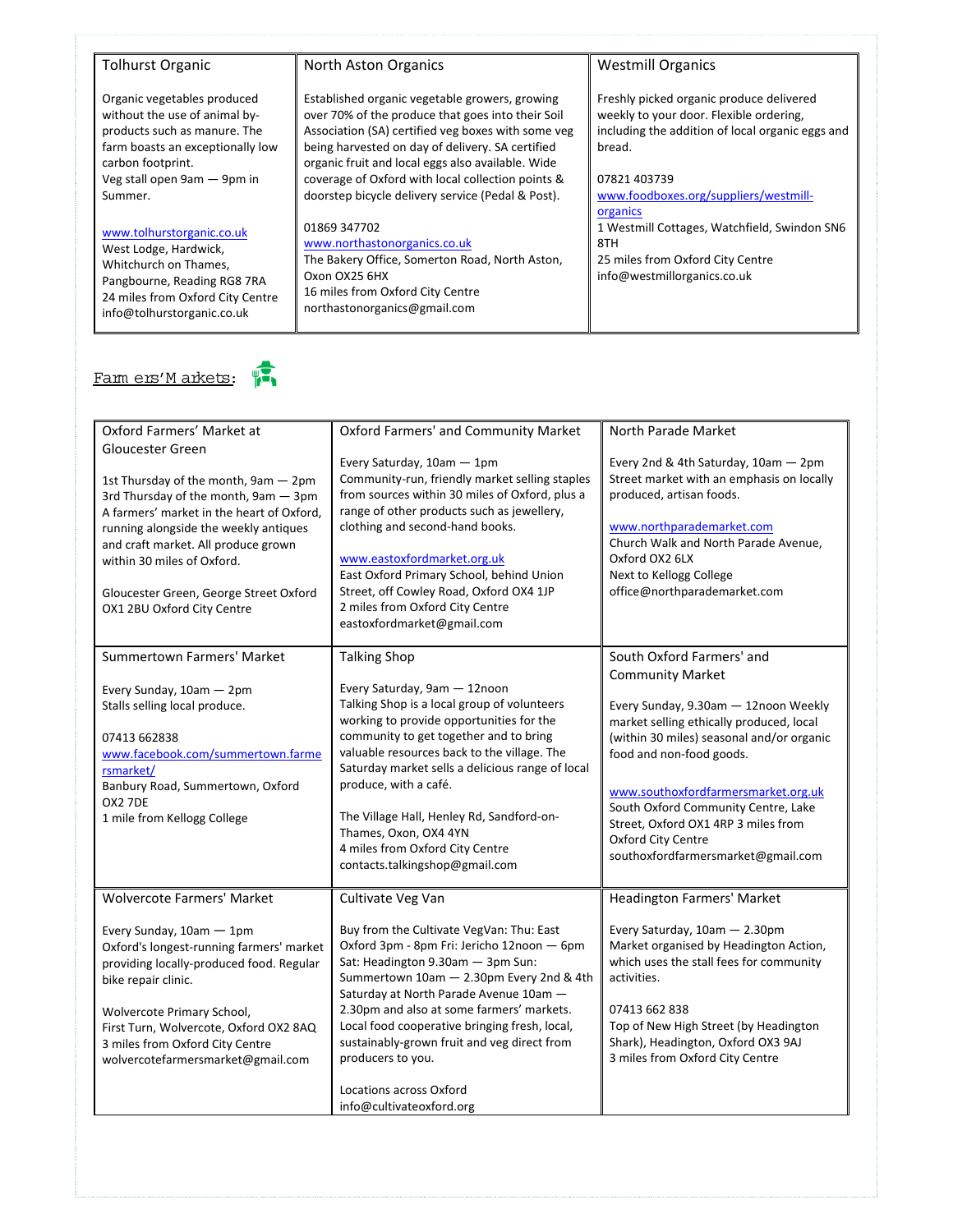| Refillshops: |  |
|--------------|--|
|--------------|--|

| SESI Pop-Up Shop:               | Flo's Refill Shop:                 | Waitrose & Partners              | Wild Honey:                    |
|---------------------------------|------------------------------------|----------------------------------|--------------------------------|
|                                 |                                    |                                  |                                |
| Every Saturday from 10am-       | www.flosoxford.org.uk/flos-refill- | Unpacked:                        | www.wildhoneylove.com          |
|                                 |                                    |                                  |                                |
| 1pm at East Oxford Farmers'     | shop                               | www.waitrose.com/ecom/shop/f     | 12 South Parade: Monday-       |
| and Community Market (see       | Every Saturday and Wednesday       | eatured/groceries/unpacked       | Friday: 9am-6.30pm,            |
| above).                         | from 12.30pm-5pm at Flo's          | Every Monday-Saturday from       | Saturday: 9am-6pm, Sunday:     |
|                                 | The Place in the Park, Rymers      | 8am-9pm and Sunday from          | $10am - 5pm$                   |
| Refill a wide range of organic, | Lane.                              | 10am-4pm on                      | Refill a wide range of soaps,  |
| fair-trade, and local food, and |                                    | 110-120 Botley Rd.               | shower gel, shampoos,          |
| supply detergent refills        | Refill staple food items,          |                                  | softeners and detergent. Bring |
|                                 | detergents, and environmentally    | Refill staple food items,        | your own container.            |
|                                 | sound baby products.               | detergents, coffee, wine and     |                                |
|                                 |                                    | beer, or borrow a box from them. |                                |

## Reducing food w aste:



| The OLIO App:                                                                                                                                                                   | Project SOUP:                                                                                                                                                                                                                                                                                                              | The Oxford Food Surplus Café:                                                                                                                                                                                                                                  | Too Good To Go App:                                                                                                                                                                                         |
|---------------------------------------------------------------------------------------------------------------------------------------------------------------------------------|----------------------------------------------------------------------------------------------------------------------------------------------------------------------------------------------------------------------------------------------------------------------------------------------------------------------------|----------------------------------------------------------------------------------------------------------------------------------------------------------------------------------------------------------------------------------------------------------------|-------------------------------------------------------------------------------------------------------------------------------------------------------------------------------------------------------------|
| olioex.com/food-waste-<br>in/united-kingdom/oxford<br>Connects neighbours with<br>each other and with local<br>businesses so surplus food<br>can be shared, not thrown<br>away. | They hold one event per Oxford<br>term, where they serve soups,<br>made from surplus ingredients<br>donated by the Oxford Food Bank,<br>while 3-4 local social action<br>groups/charities speak about their<br>work to win your vote. The winner<br>at each event then receives all the<br>door money and extra donations. | www.facebook.com/oxfordfoodsurpl<br>uscafe<br>Transforms surplus food into<br>delicious healthy meals accessible to<br>all, where customers are able to<br>contribute either what they can<br>afford or what they think the food,<br>space, and idea is worth. | toogoodtogo.co.uk/en-gb<br>Connects businesses who<br>have surplus food with<br>members of the public who<br>want to rescue this food at<br>a discount or retail price<br>and collect it from the<br>stores |

## $E$ thicaland sustainable shopping in 0 xford:



| Water refill: Refill Oxford:                                                                                                                                                                                                                                          | Laundry and dry cleaning: OXWASH:                                                                                                                                                   | Ethical & sustainable produce shops:                                                                                                                                                                              |
|-----------------------------------------------------------------------------------------------------------------------------------------------------------------------------------------------------------------------------------------------------------------------|-------------------------------------------------------------------------------------------------------------------------------------------------------------------------------------|-------------------------------------------------------------------------------------------------------------------------------------------------------------------------------------------------------------------|
| Refill points have been placed all over Oxford,<br>making refilling your water bottles easy and<br>convenient.<br>You can find your nearest refill point by using<br>the Refill app: refill.org.uk/get-the-refill-app                                                 | www.oxwash.com<br>Eco laundry, ironing, linen and dry<br>cleaning, that doesn't cost the earth.                                                                                     | 2 North Parade Produce Store:<br>www.2northparade.com<br>Every Tuesday-Saturday from 8.30am-<br>5pm and Sunday from 10am-1pm on 2<br>North Parade Avenue.                                                         |
| Ethical and sustainable produce shop                                                                                                                                                                                                                                  | SHARE Oxford - A Library of Things:                                                                                                                                                 | REPAIR CAFÉ:                                                                                                                                                                                                      |
| Wild Honey - Oxford's Organic Health Store:<br>www.wildhoneylove.com<br>111 Magdalen Rd. Store: Monday-Friday:<br>9am-7pm, Saturday: 9am-6pm, Sunday:<br>10am-5pm.<br>12 South Parade Store: Monday-Friday:<br>9am-6.30pm, Saturday: 9am-6pm, Sunday:<br>$10am - 5pm$ | shareoxford.org<br>Enables people to borrow items that are<br>only occasionally needed, such as DIY<br>tools, outdoors and sports equipment,<br>domestic and cooking equipment, etc | shareoxford.org/repair-cafe<br>Got an item that needs fixing? SHARE Oxford<br>organizes free Repair Cafés on every first<br>Sunday of every other month between<br>2pm-5pm at Makespace Oxford, 1 Aristotle<br>Ln |
| <b>Charity Shops</b>                                                                                                                                                                                                                                                  | Facebook Group Swap Shop                                                                                                                                                            | Fairtrade St Michael's Fairtrade shop                                                                                                                                                                             |
| Second-hand shops whose profits go directly<br>to charity                                                                                                                                                                                                             | Group of Facebook on which students of<br>Oxford University advertise items they<br>wish to sell                                                                                    | Ideal for gifts, decorations, household items,<br>and food                                                                                                                                                        |
| Various locations:<br>www.dailyinfo.co.uk/oxford/guide/shopping/<br>charity-vintage                                                                                                                                                                                   | www.facebook.com/groups/16203589915<br>82177/                                                                                                                                       | Cornmarket Street, OX1 3EY<br>www.fairtradeatstmichaels.co.uk                                                                                                                                                     |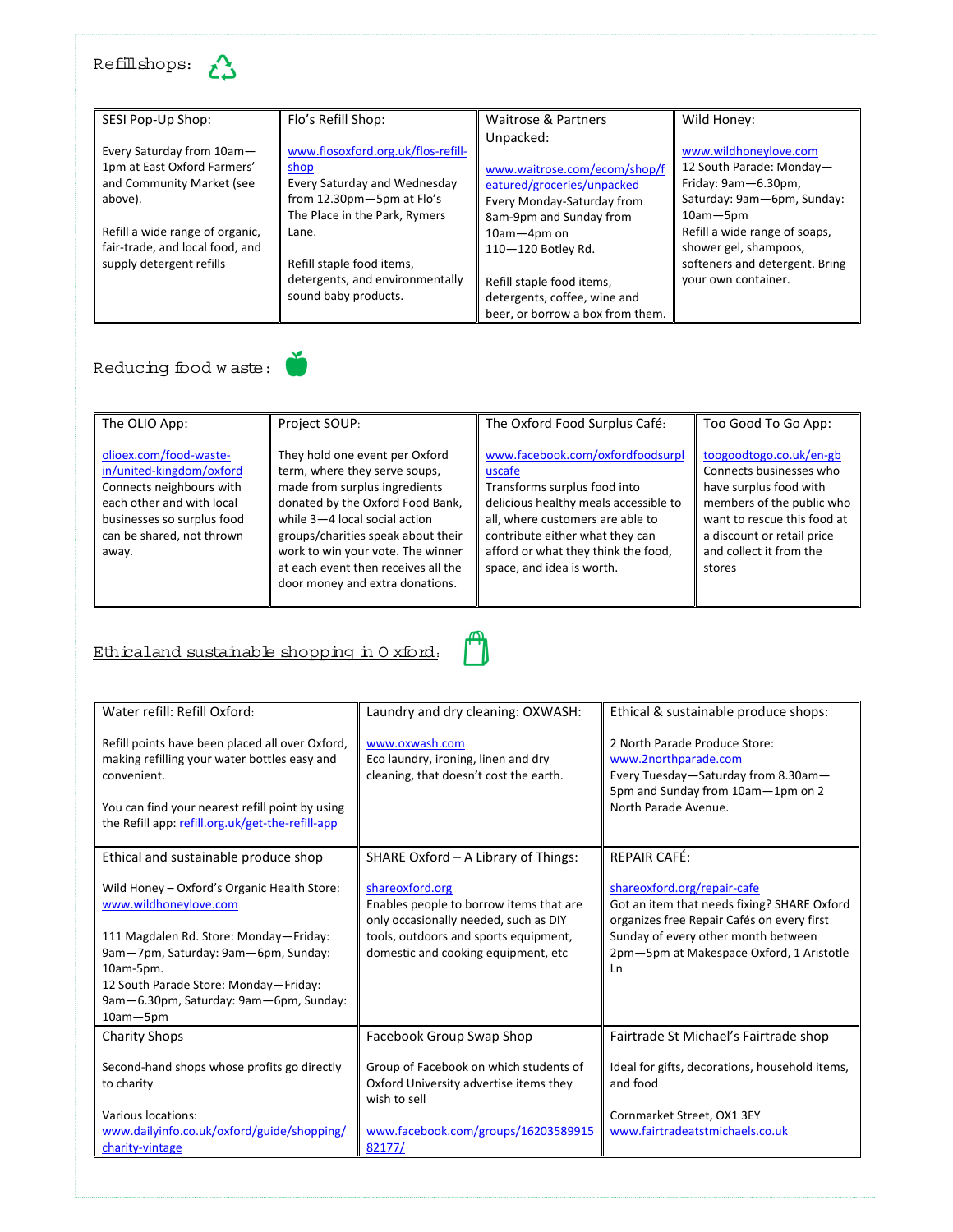

| Happy Friday Kitchen                       | The Coconut Tree                      | The Gardener's Arms                      |
|--------------------------------------------|---------------------------------------|------------------------------------------|
| www.happyfridaykitchen.co.uk               | www.thecoconut-tree.com/oxford-menu   | www.thegardenersarms.com                 |
| (all vegan, 282 Cowley Rd.)                | (vegan options, 76 St. Clement's St.) | (all vegetarian, 39 Plantation Rd.)      |
| <b>Banana Tree</b>                         | The Chester Arms                      | The Handle Bar                           |
| bananatree.co.uk/our-food                  | www.thechesterarmsoxford.co.uk        | www.handlebaroxford.co.uk                |
| (vegan menu, 63 George St.)                | (vegan options, 19 Chester St.)       | (vegan options, 28-32 St. Michael's St.) |
| Common Ground Café and Shared<br>Workspace | Organic Deli Cafe & Whole Foods       |                                          |
|                                            | www.organicwholefoods.co.uk           |                                          |
| www.commongroundstudy.space                | (vegan options, 24 Friars Entry)      |                                          |
| (vegan options, 37 Little Clarendon St.)   |                                       |                                          |

## G reen spaces to visit in 0 xford (free access w ith your University C ard):

| <b>Botanic Garden</b>                    | Arboretum                             | Wytham Woods                                                           |
|------------------------------------------|---------------------------------------|------------------------------------------------------------------------|
| The oldest botanic garden in Great       | The grounds include a 10-acre typical | An ancient semi-natural woodland. Its                                  |
| Britain and one of the oldest scientific | English woodland and a 37-acre        | 1000 acres are a designated Site of                                    |
| gardens in the world.                    | summer flowering meadow.              | Special Scientific Interest, exceptionally<br>rich in flora and fauna. |
| Rose Lane/High Street                    | Six miles (10 km) south of Oxford,    |                                                                        |
|                                          | near the village of Nuneham           | Wytham, OX2 8QQ, north of Oxford                                       |
| www.obga.ox.ac.uk/guide-garden           | Courtenay                             |                                                                        |
|                                          |                                       | First apply for a free walking permit:                                 |
|                                          | www.obga.ox.ac.uk/arboretum-guide     | www.wythamwoods.ox.ac.uk/permit                                        |

## Parks w ithin w alking distance of the city centre:

| <b>University Parks</b>                                                      | South Parks                                                                                  | Port Meadow                                                                                   |
|------------------------------------------------------------------------------|----------------------------------------------------------------------------------------------|-----------------------------------------------------------------------------------------------|
| Conveniently located, is a green oasis<br>with something to please everyone. | South Park occupies 50 acres of open<br>space, with magnificent views<br>overlooking Oxford. | This large meadow is an ancient area of<br>grazing land, still used for horses and<br>cattle. |
| South Parks Road                                                             |                                                                                              |                                                                                               |
|                                                                              | Headington Road (multiple entrances)                                                         | North and west of Oxford                                                                      |
| www.parks.ox.ac.uk/visit-the-parks                                           |                                                                                              |                                                                                               |
|                                                                              | www.oxford.gov.uk/directory record<br>/358/south park                                        | www.oxford.gov.uk/info/20003/parks a<br>nd open_spaces/823/port_meadow                        |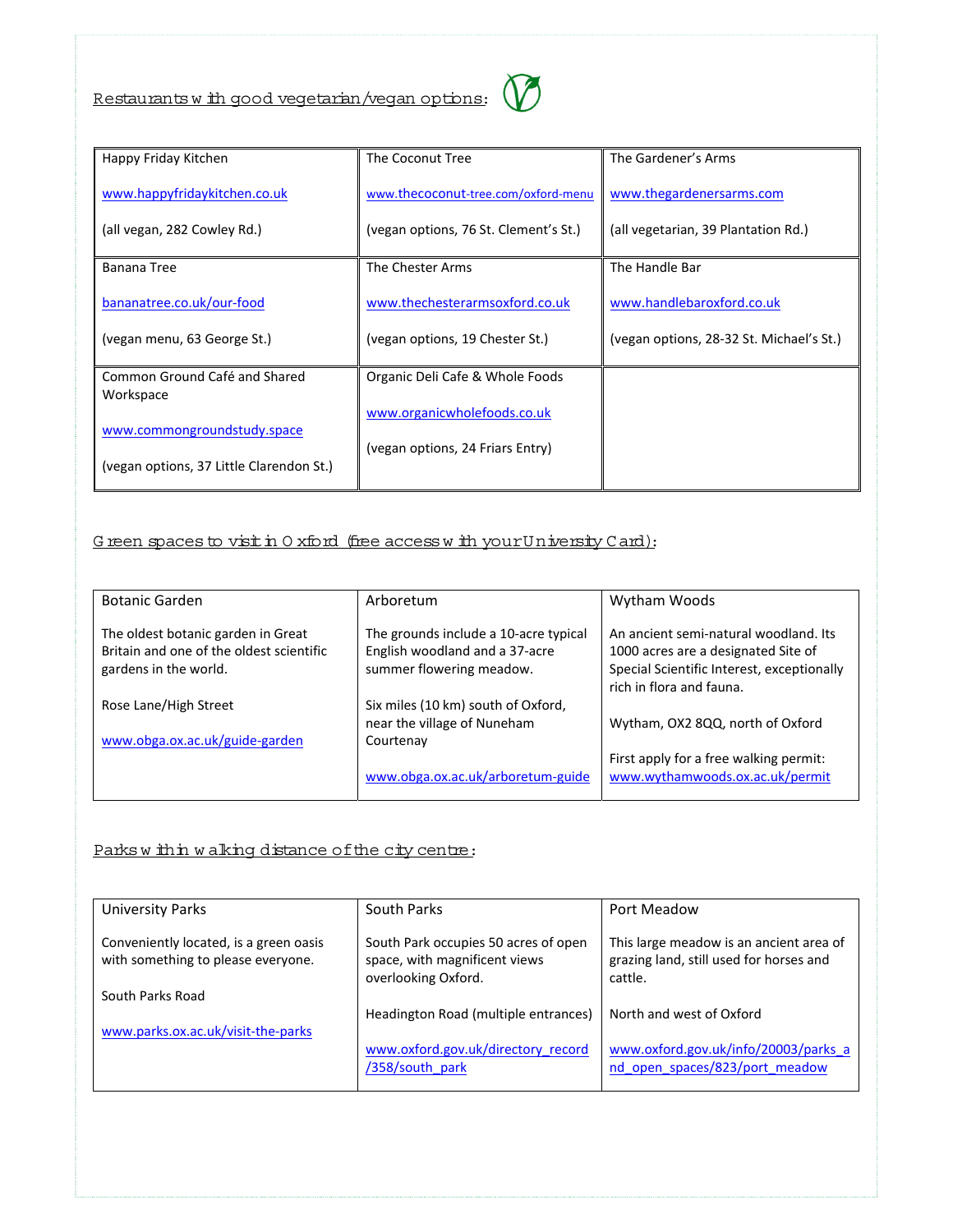#### G reen spaces to visition a day trip:

| <b>Stratford Butterfly Farm</b>                                 | <b>Kew Gardens</b>                                                                     | Cotswolds                                                                                              |
|-----------------------------------------------------------------|----------------------------------------------------------------------------------------|--------------------------------------------------------------------------------------------------------|
| A tropical butterfly paradise in William<br>Shakespeare's town. | The largest and most diverse<br>botanical and mycological collections<br>in the world. | Third largest protected landscape in<br>England and the largest Area of<br>Outstanding Natural Beauty. |
| Tramway Walk, Stratford-upon-Avon                               |                                                                                        |                                                                                                        |
|                                                                 | Richmond, London, Victoria                                                             | Thirty miles (50 km) northwest of                                                                      |
| www.butterflyfarm.co.uk/attraction/plan                         | Gate (TW9 3JR)                                                                         | Oxford. Multiple locations.                                                                            |
| -your-visit                                                     |                                                                                        |                                                                                                        |
|                                                                 | www.kew.org/kew-gardens                                                                | www.cotswoldsaonb.org.uk/visiting-<br>and-exploring/                                                   |

University-wide sustainability:

There are many university‐wide opportunities to get involved in sustainability, for example:

#### $\mathbb{F}$ Environm entalAuditing:

● The University of Oxford with SOS-UK are providing the opportunity for students to be trained in environmental auditing for Green Impact. Contact sustainability@admin.ox.ac.uk for more information!



- To help you get around Oxford as a cyclist, the University has partnered with 'Cyclox' which provides a number of useful on‐road and traffic free cycle routes in Oxford. Visit Cyclox.org.
- Get involved in the University‐wide sustainable transport campaign *Love To Ride*. There is a University‐ wide cycling competition throughout September 'Cycle September' where students can track their journeys and compete with other Universities across the UK. Find out more at www.Lovetoride.net/uk

## Energy:

 Oxford University is involved in the Student Switch Off (SSO), a sustainability campaign and competition run in the colleges at the University. The campaign supports and encourages students living in colleges to save energy and water, as well as reuse and recycle.

#### Sustainable Food:



- Take the University-wide 'Veggie Pledge', a Student Union run project in November which encourages students to try Vegetarian and Vegan foods by competing a competition between colleges to sign up the most people
- The University also has an 'Incredible Edible' garden in partnership with the Student Union. These gardens are run by students and grow produce for sharing.